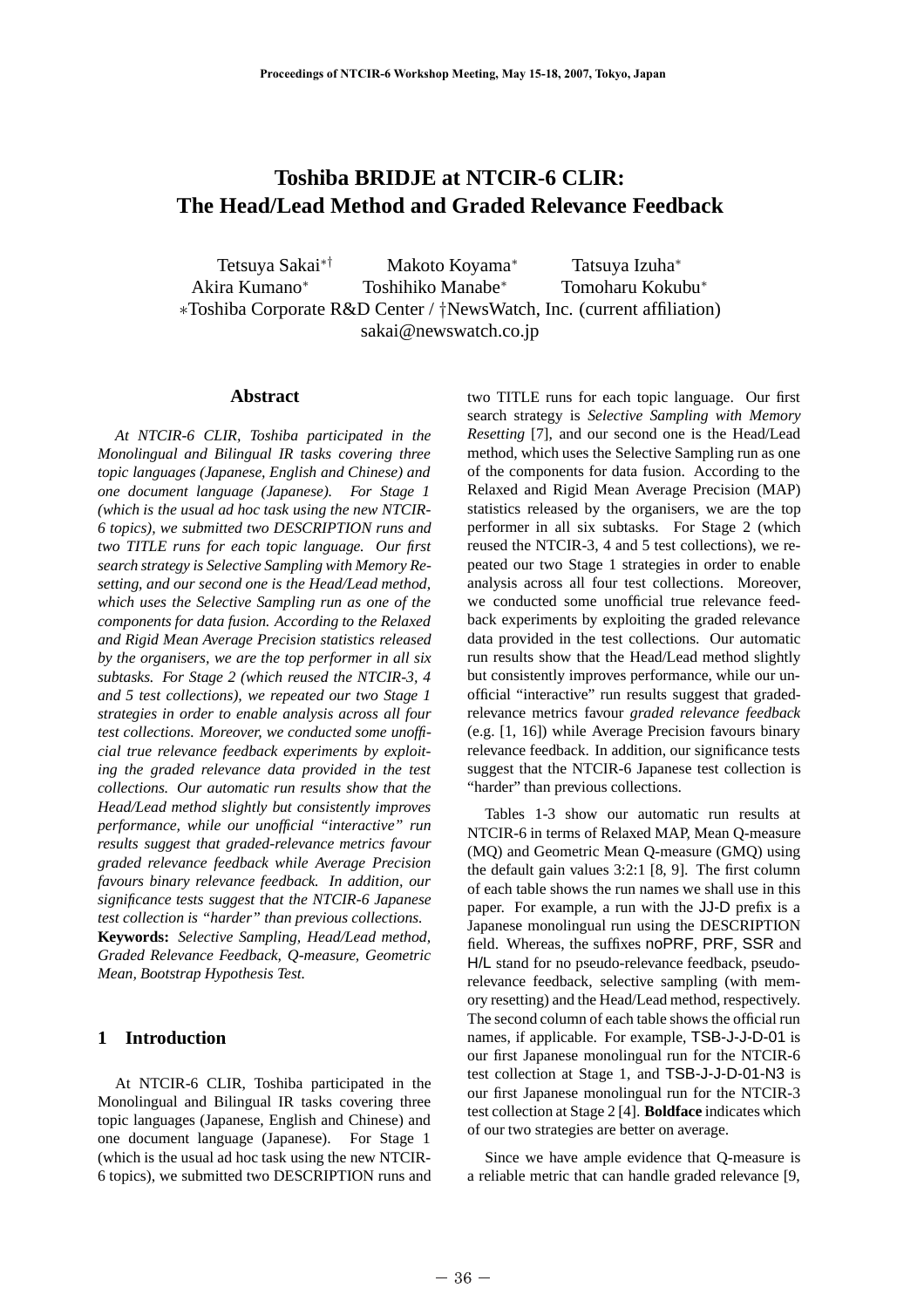| Name                       | <b>Official Name</b>                  | NTCIR-3 | NTCIR-4 | NTCIR-5 | NTCIR-6 |  |  |
|----------------------------|---------------------------------------|---------|---------|---------|---------|--|--|
|                            | (a) Monolingual DESCRIPTION runs      |         |         |         |         |  |  |
| JJ-D-noPRF                 |                                       | .4085   | .4072   | .3791   | .3041   |  |  |
| JJ-D-PRF                   |                                       | .4587   | .4974   | .4775   | .4055   |  |  |
| JJ-D-SSR                   | TSB-J-J-D-01{-N3,-N4,-N5,}            | .4613   | .5031   | .4792   | .4090   |  |  |
| JJ-D-H/L                   | TSB-J-J-D-02{-N3,-N4,-N5,}            | .4702   | .5082   | .4911   | .4138   |  |  |
| (b) Monolingual TITLE runs |                                       |         |         |         |         |  |  |
| JJ-T-noPRF                 |                                       | .3973   | .4050   | .3684   | .3258   |  |  |
| JJ-T-PRF                   |                                       | .4668   | .5037   | .4840   | .4326   |  |  |
| JJ-T-SSR                   | TSB-J-J-T-03{-N3,-N4,-N5,}            | .4580   | .5045   | .4941   | .4375   |  |  |
| JJ-T-H/L                   | TSB-J-J-T-04 {-N3,-N4,-N5,}           | .4594   | .5069   | .5046   | .4393   |  |  |
|                            | (c) English-Japanese DESCRIPTION runs |         |         |         |         |  |  |
| EJ-D-noPRF                 |                                       | .3696   | .3033   | .3161   | .2572   |  |  |
| EJ-D-PRF                   |                                       | .4432   | .4491   | .4019   | .3600   |  |  |
| EJ-D-SSR                   | TSB-E-J-D-01{-N3,-N4,-N5,}            | .4329   | .4449   | .4085   | .3665   |  |  |
| EJ-D-H/L                   | TSB-E-J-D-02 {-N3,-N4,-N5,}           | .4381   | .4512   | .4198   | .3686   |  |  |
|                            | (d) English-Japanese TITLE runs       |         |         |         |         |  |  |
| EJ-T-noPRF                 |                                       | .2990   | .2960   | .2917   | .2537   |  |  |
| EJ-T-PRF                   |                                       | .3727   | .4676   | .3957   | .3443   |  |  |
| EJ-T-SSR                   | TSB-E-J-T-03{-N3,-N4,-N5,}            | .3746   | .4552   | .4025   | .3588   |  |  |
| EJ-T-H/L                   | TSB-E-J-T-04 {-N3,-N4,-N5,}           | .3806   | .4610   | .4169   | .3576   |  |  |
|                            | (e) Chinese-Japanese DESCRIPTION runs |         |         |         |         |  |  |
| CJ-D-noPRF                 |                                       | 3555    | .3124   | .2879   | .2571   |  |  |
| CJ-D-PRF                   |                                       | .4299   | .4214   | .4028   | .3645   |  |  |
| CJ-D-SSR                   | TSB-C-J-D-01{-N3,-N4,-N5,}            | .4213   | .4129   | .4005   | .3650   |  |  |
| CJ-D-H/L                   | TSB-C-J-D-02{-N3,-N4,-N5,}            | .4279   | .4193   | .4187   | .3713   |  |  |
|                            | (f) Chinese-Japanese TITLE runs       |         |         |         |         |  |  |
| CJ-T-noPRF                 |                                       | .3022   | .3357   | .2987   | .2804   |  |  |
| CJ-T-PRF                   |                                       | .3829   | .4493   | .4305   | .3848   |  |  |
| CJ-T-SSR                   | TSB-C-J-T-03{-N3,-N4,-N5,}            | .3692   | .4450   | .4238   | .3820   |  |  |
| CJ-T-H/L                   | TSB-C-J-T-04 {-N3,-N4,-N5,}           | .3850   | .4416   | .4303   | .3849   |  |  |
|                            |                                       |         |         |         |         |  |  |

**Table 1. TSB's automatic run results at NTCIR-6 (Relaxed MAP).**

13,  $11$ <sup>1</sup>, we use MQ as our primary summary performance statistic. Throughout this paper, statistical significance is discussed based on the MQ values only, using the two-tailed *paired bootstrap hypothesis test* as described in [9] by default.

Robertson [5] has discussed the benefit of using the geometric mean in addition to the arithmetic mean for the purpose of obtaining a summary performance value: Hence the GMQ values are shown in Table 3. As we discussed in [8], this provides a good preview of what is happening per-topic. For example, Table 4 shows the *relative* performances of our H/Lbased cross-language runs as compared to the corresponding monolingual runs, computed based on the absolute values from Tables 2 and 3. It can be observed that the GMQ-based relative performances are much lower than the MQ-based ones. For example, for NTCIR-3, CJ-T-H/L is 82.7% of the corresponding monolingual run JJ-T-H/L according to MQ, but is only 46.3% of JJ-T-H/L according to GMQ. This uncovers the fact that the failure of search request translation is very serious for some topics. However, we shall hereafter focus on the new Head/Lead method and Graded Relevance Feedback for *monolingual* IR.

The remainder of this paper is organised as follows. Section 2 briefly describes our search strategies. Section 3 discusses our official automatic runs, namely, those based on Selective Sampling and the Head/Lead method. In addition, it also compares the four NT-CIR test collections using our Head/Lead runs. Section 4 discusses our unofficial graded relevance feedback runs which make use of the test collection "qrels" for query expansion and are therefore categorised as "interactive" runs, although no user effort was actually spent for these experiments. Finally, Section 5 concludes this paper.

#### **2 Search Strategies**

#### **2.1 BRIDJE**

For performing Japanese document retrieval, we used the retriever component of the BRIDJE system [6] which indexes documents and processes topics using morphological analysis. By default, BRIDJE uses Okapi/BM25 term weighting [15] and Pseudo-Relevance Feedback (PRF) based on the *offer weight*  $(ow)$  [12, 15] for term selection.

English and Chinese topics were translated into Japanese using the Toshiba Machine Translation (MT) system. As our focus for this year was on monolingual IR, we took the "black-box" MT approach as opposed to *partial disambiguation* [6, 8] which preserves two or more translations per source query term<sup>2</sup>.

<sup>&</sup>lt;sup>1</sup>O-measure has also proved to be a reliable evaluation metric for tasks other than traditional document retrieval: Question Answering [12] and XML retrieval at INEX [3].

<sup>&</sup>lt;sup>2</sup>It should be noted that all CLIR topics used at NTCIR-6 CLIR Stages 1 and 2 were "known", in the sense that participating systems had already encountered them during the previous NTCIR rounds. (See Figure 3, which we shall discuss later.) Hence the CLIR performances reported at NTCIR-6 may not necessarily be representative of a CLIR situation in which unknown incoming search requests need to be translated.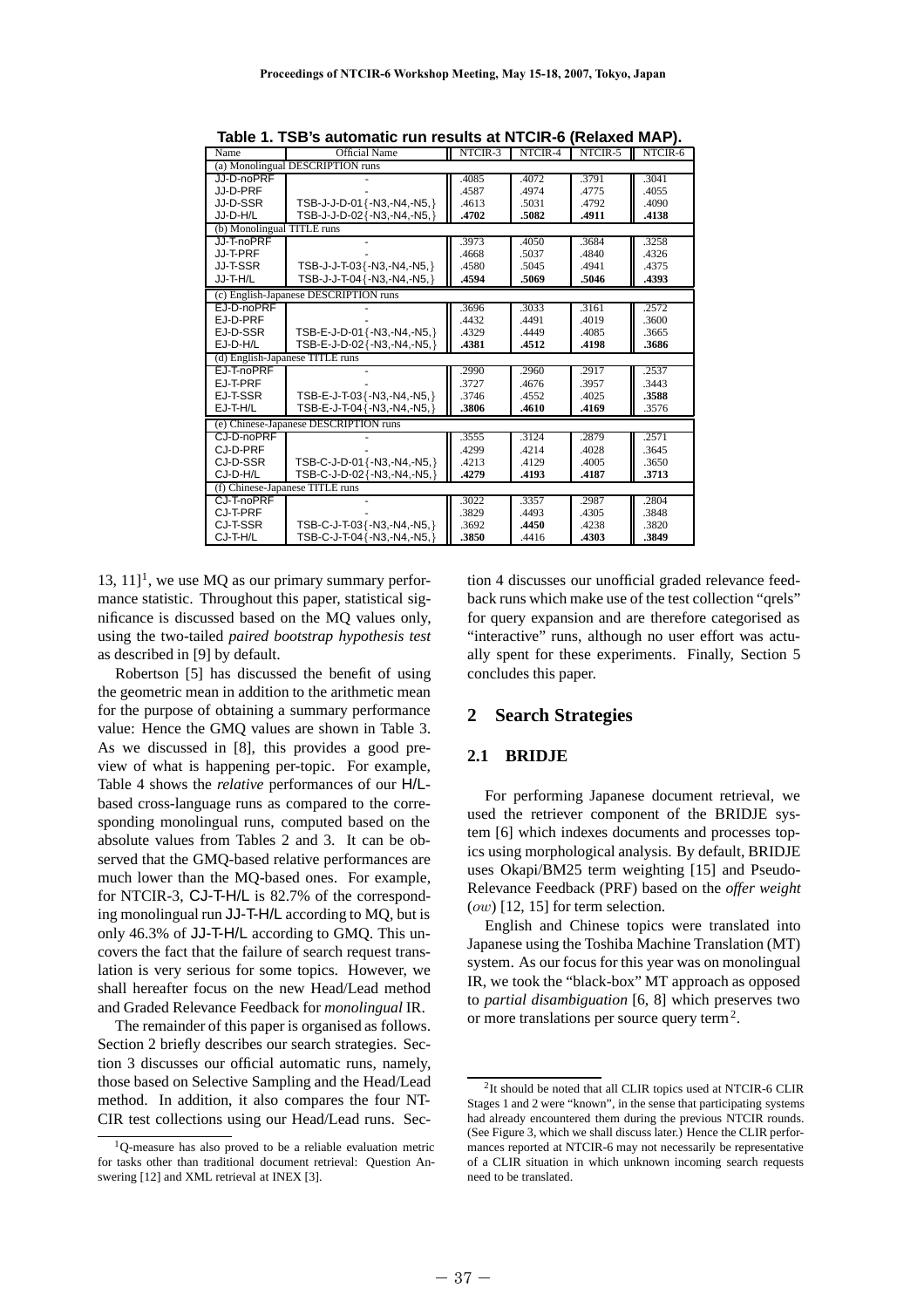| Name                                                                                                                     | <b>Official Name</b>                  | NTCIR-3  | NTCIR-4  | NTCIR-5   | NTCIR-6 |
|--------------------------------------------------------------------------------------------------------------------------|---------------------------------------|----------|----------|-----------|---------|
|                                                                                                                          | (a) Monolingual DESCRIPTION runs      |          |          |           |         |
| JJ-D-noPRF                                                                                                               |                                       | .4367    | .4217    | .4132     | .3377   |
| JJ-D-PRF                                                                                                                 |                                       | .4881    | .5098    | .5022     | .4341   |
| JJ-D-SSR                                                                                                                 | TSB-J-J-D-01 {-N3,-N4,-N5,}           | .4940    | .5160    | .5037     | .4353   |
| JJ-D-H/L                                                                                                                 | TSB-J-J-D-02{-N3,-N4,-N5,}            | .5010    | $.5206*$ | $.5147**$ | .4402   |
| (b) Monolingual TITLE runs                                                                                               |                                       |          |          |           |         |
| JJ-T-noPRF                                                                                                               |                                       | .4400    | .4265    | .4067     | .3682   |
| JJ-T-PRF                                                                                                                 |                                       | .4895    | .5164    | .5096     | .4600   |
| JJ-T-SSR                                                                                                                 | TSB-J-J-T-03{-N3,-N4,-N5,}            | .4827    | .5187    | .5223     | .4635   |
| JJ-T-H/L                                                                                                                 | TSB-J-J-T-04 {-N3,-N4,-N5,}           | .4845    | .5199    | $.5321*$  | .4648   |
|                                                                                                                          | (c) English-Japanese DESCRIPTION runs |          |          |           |         |
| EJ-D-noPRF                                                                                                               |                                       | .4054    | .3554    | .3501     | .2917   |
| EJ-D-PRF                                                                                                                 |                                       | .4755    | .4591    | .4259     | .3935   |
| EJ-D-SSR                                                                                                                 | TSB-E-J-D-01 {-N3,-N4,-N5, }          | .4651    | .4582    | .4317     | .3992   |
| EJ-D-H/L                                                                                                                 | TSB-E-J-D-02{-N3,-N4,-N5,}            | .4693    | $.4633*$ | $.4424**$ | .4021   |
|                                                                                                                          | (d) English-Japanese TITLE runs       |          |          |           |         |
| EJ-T-noPRF                                                                                                               |                                       | .3390    | .3686    | .3288     | .2901   |
| EJ-T-PRF                                                                                                                 |                                       | .4007    | .4796    | .4187     | .3708   |
| EJ-T-SSR                                                                                                                 | TSB-E-J-T-03{-N3,-N4,-N5,}            | .4039    | .4706    | .4273     | .3869   |
| EJ-T-H/L                                                                                                                 | TSB-E-J-T-04 {-N3,-N4,-N5,}           | .4094    | .4739    | $.4405**$ | .3862   |
|                                                                                                                          | (e) Chinese-Japanese DESCRIPTION runs |          |          |           |         |
| CJ-D-noPRF                                                                                                               |                                       | .3745    | .3296    | .3222     | .2924   |
| CJ-D-PRF                                                                                                                 |                                       | .4522    | .4393    | .4285     | .3966   |
| CJ-D-SSR                                                                                                                 | TSB-C-J-D-01{-N3,-N4,-N5,}            | .4474    | .4312    | .4270     | .3958   |
| CJ-D-H/L                                                                                                                 | TSB-C-J-D-02{-N3,-N4,-N5,}            | .4527    | $.4375*$ | $.4456**$ | .4033   |
|                                                                                                                          | (f) Chinese-Japanese TITLE runs       |          |          |           |         |
| CJ-T-noPRF                                                                                                               |                                       | .3315    | .3600    | .3401     | .3211   |
| CJ-T-PRF                                                                                                                 |                                       | .3997    | .4624    | .4566     | .4129   |
| CJ-T-SSR                                                                                                                 | TSB-C-J-T-03{-N3,-N4,-N5,}            | .3897    | .4609    | .4502     | .4084   |
| CJ-T-H/L                                                                                                                 | TSB-C-J-T-04 {-N3,-N4,-N5,}           | $.4005*$ | .4581    | $.4576**$ | .4113   |
| Statistically significant differences between SSR and H/L are indicated by $*(\alpha = 0.05)$ and $** (\alpha = 0.01)$ . |                                       |          |          |           |         |

**Table 2. TSB's automatic run results at NTCIR-6 (Mean Q-measure).**

**Table 3. TSB's automatic run results at NTCIR-6 (Geometric Mean Q-measure).**

| Name                       | <b>Official Name</b>                  | NTCIR-3 | NTCIR-4 | NTCIR-5 | NTCIR-6 |
|----------------------------|---------------------------------------|---------|---------|---------|---------|
|                            | (a) Monolingual DESCRIPTION runs      |         |         |         |         |
| JJ-D-noPRF                 |                                       | .3555   | 3253    | .3412   | .2366   |
| JJ-D-PRF                   |                                       | .3714   | .4056   | .3985   | .3202   |
| JJ-D-SSR                   | TSB-J-J-D-01{-N3,-N4,-N5,}            | .3871   | .4126   | .4008   | .3256   |
| JJ-D-H/L                   | TSB-J-J-D-02{-N3,-N4,-N5,}            | .3934   | .4175   | .4122   | .3294   |
| (b) Monolingual TITLE runs |                                       |         |         |         |         |
| JJ-T-noPRF                 |                                       | .2835   | .3484   | .3223   | .2693   |
| JJ-T-PRF                   |                                       | .3323   | .4442   | .4207   | .3601   |
| JJ-T-SSR                   | TSB-J-J-T-03 { -N3 .- N4 .- N5 . }    | .3226   | .4500   | .4397   | .3582   |
| JJ-T-H/L                   | TSB-J-J-T-04 {-N3,-N4,-N5,}           | .3257   | .4523   | .4469   | .3625   |
|                            | (c) English-Japanese DESCRIPTION runs |         |         |         |         |
| EJ-D-noPRF                 |                                       | .2779   | .2406   | .2336   | .1845   |
| EJ-D-PRF                   |                                       | .2854   | .3502   | .2114   | .2617   |
| EJ-D-SSR                   | TSB-E-J-D-01 {-N3,-N4,-N5,}           | .2820   | .3487   | .2397   | .2655   |
| EJ-D-H/L                   | TSB-E-J-D-02{-N3,-N4,-N5,}            | .2819   | .3504   | .2500   | .2662   |
|                            | (d) English-Japanese TITLE runs       |         |         |         |         |
| EJ-T-noPRF                 |                                       | .1434   | .2443   | .1644   | .1751   |
| EJ-T-PRF                   |                                       | .1529   | .3446   | .1933   | .2032   |
| EJ-T-SSR                   | TSB-E-J-T-03{-N3,-N4,-N5,}            | .1614   | .3345   | .2172   | .2092   |
| EJ-T-H/L                   | TSB-E-J-T-04 {-N3,-N4,-N5,}           | .1658   | .3385   | .2225   | .2132   |
|                            | (e) Chinese-Japanese DESCRIPTION runs |         |         |         |         |
| CJ-D-noPRF                 |                                       | .2351   | .2203   | .2270   | .1935   |
| CJ-D-PRF                   |                                       | .2842   | .3162   | .2732   | .2480   |
| CJ-D-SSR                   | TSB-C-J-D-01 {-N3,-N4,-N5,}           | .2818   | .3030   | .2780   | .2551   |
| CJ-D-H/L                   | TSB-C-J-D-02{-N3,-N4,-N5,}            | .2881   | .3099   | .2951   | .2634   |
|                            | (f) Chinese-Japanese TITLE runs       |         |         |         |         |
| CJ-T-noPRF                 |                                       | .1141   | .2343   | .2408   | .2083   |
| CJ-T-PRF                   |                                       | .1582   | .3482   | .3331   | .2762   |
| CJ-T-SSR                   | TSB-C-J-T-03{-N3,-N4,-N5,}            | .1413   | .3468   | .3341   | .2740   |
| CJ-T-H/L                   | TSB-C-J-T-04 {-N3,-N4,-N5,}           | .1508   | .3496   | .3438   | .2747   |

# **Table 4. Relative CLIR performances compared to monolingual ones.**

| Mean O-measure           | NTCIR-3 | NTCIR-4 | NTCIR-5 | NTCIR-6                     |
|--------------------------|---------|---------|---------|-----------------------------|
| $EJ-D-H/L$               | 93.7%   | 89.0%   | 86.0%   | 91.3%                       |
| $EJ-T-H/L$               | 84.5%   | 91.2%   | 82.8%   | 83.1%                       |
| CJ-D-H/L                 | 90.4%   | 84.0%   | 86.6%   | 91.6%                       |
| CJ-T-H/L                 | 82.7%   | 88.1%   | 86.0%   | 88.5%                       |
| Geometric Mean O-measure | NTCIR-3 | NTCIR-4 | NTCIR-5 | $\overline{\text{NTCIR-6}}$ |
| $EJ-D-H/L$               | 71.7%   | 83.9%   | 60.7%   | 80.8%                       |
| EJ-T-H/L                 | 50.9%   | 74.8%   | 49.8%   | 58.8%                       |
| CJ-D-H/L                 | 73.2%   | 74.2%   | 71.6%   | 80.0%                       |
| CJ-T-H/L                 | 46.3%   | 77.3%   | 76.9%   | 75.8%                       |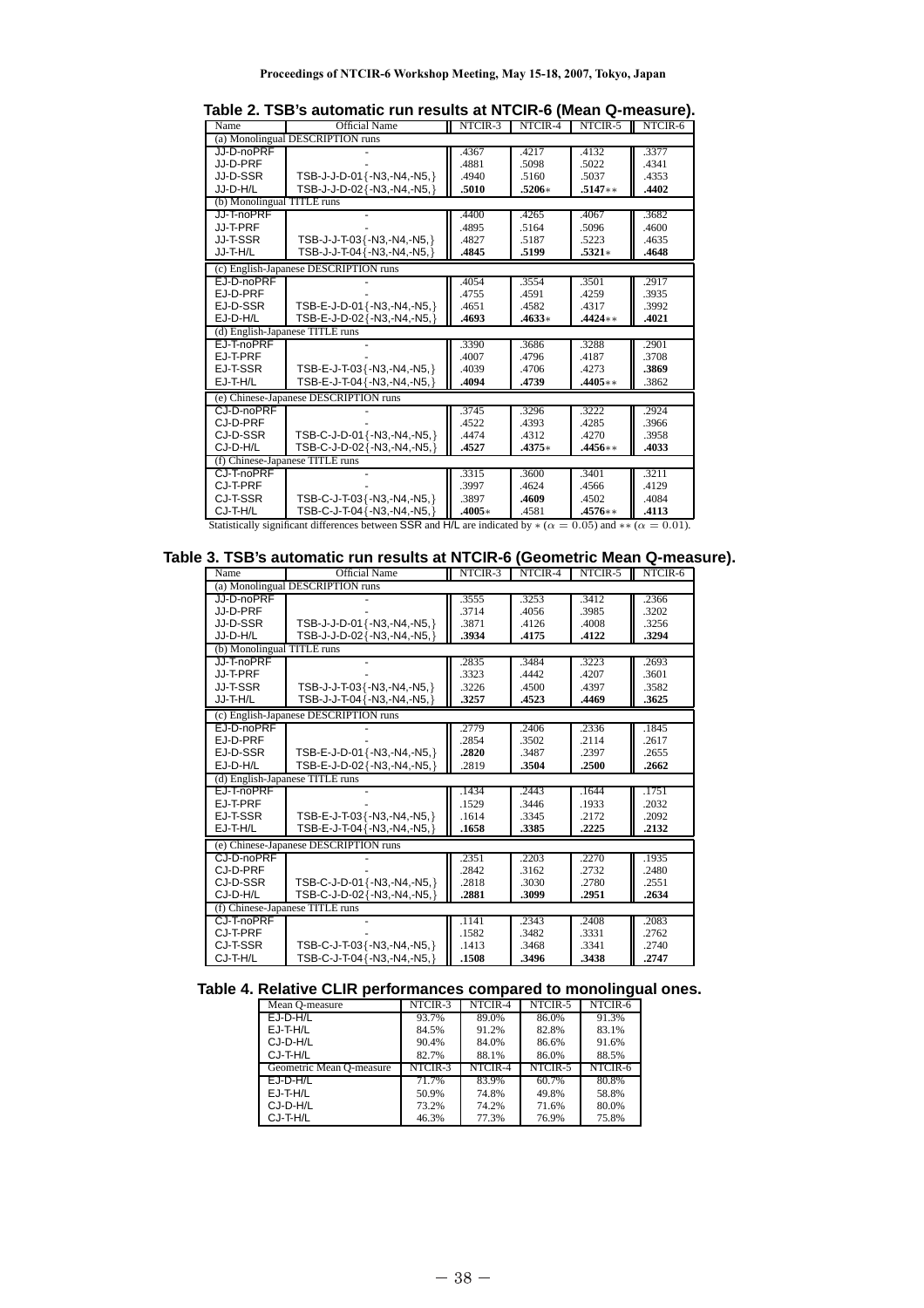

**Figure 1. The Head/Lead method.**

#### **2.2 Selective Sampling**

Our first official run strategy is Selective Sampling (with memory resetting) proposed in [7]. The only difference between this method and default PRF is the way pseudo-relevant documents are selected: From the initial ranked output (i.e., noPRF), default PRF takes the top  $P = 20$  documents; Selective Sampling takes between  $P_{min} = 5$  and  $P_{max} = 20$  documents from the top  $P_{scope} = 100$  documents, possibly skipping "similar" documents. Our previous work showed that Selective Sampling outperforms PRF at least as often as PRF outperforms Selective Sampling on a pertopic basis, and that the two methods are comparable in terms of average performance. Encouraged by these results, we chose Selective Sampling instead of default PRF as our first official run strategy. Both PRF and Selective Sampling runs used  $T = 30$  expansion terms.

## **2.3 The Head/Lead Method**

Our second official run strategy is a new method called the The Head/Lead method. Since it is known that data fusion is a promising technique for enhancing performance, we designed one such method for newspaper articles. As shown in Figure 1, the Head/Lead method creates three queries independently using the initial query and the initial ranked output: A selective sampling query (i.e., an expanded query), a *headline query* created by concatenating the headlines of top 10 initially retrieved documents, and a *lead sentence query* created by concatenating the first sentences of top 5 initially retrieved documents. Three different representations of the same search request are thus obtained. A search is performed using each query, and finally the three ranked lists are merged, by taking a weighted average of the document scores [8]. Through some tuning experiments using the NTCIR-3, 4 and 5 test collections, the weight ratio was set to 7:2:1, thus giving the highest weight to the Selective Sampling output. Note that the Head/Lead runs should primarily be compared with the raw Selective Sampling run rather than the default PRF run.

## **2.4 Graded Relevance Feedback**

In addition to our official automatic run experiments, we conducted some true relevance feedback experiments using the "qrel" files in order to address the following questions:

- (a) How does *graded relevance feedback* (e.g. [1, 16]), which assumes that the user provides the *relevance levels* of some retrieved documents to the system, compare to traditional binary relevance feedback? Would graded-relevance metrics (MQ and GMQ) agree with the binary MAP as to which kind of feedback is better?
- (b) How does relevance feedback using all relevant documents from the top 20 initially retrieved documents compare to pseudo-relevance feedback using *all* of the top 20 documents?
- (c) What is the upperbound of binary and graded relevance feedback?

Our graded relevance feedback algorithm is a natural extension of binary relevance feedback based on the *offer weight* [15]. Let  $gw(\mathcal{L})$  denote the *grade weight* for an *L*-relevant document ( $\mathcal{L} \in \{S, A, B\}$ ), which reflects how an  $\mathcal{L}$ -relevant document fed back to the system should contribute to query expansion. By default, we let  $gw(S)=3, gw(A)=2, gw(B)=1.$ Let rw(t) denote the Okapi *relevance weight* [15] for a term t, and let  $r<sub>L</sub>(t)$  denote the number of known  $\mathcal{L}\text{-relevant documents containing } t.$  Then, our term selection criterion, or *graded offer weight*, is defined as:

$$
gow(t) = rw(t) * \sum_{\mathcal{L}} gw(\mathcal{L}) * r_{\mathcal{L}}(t)
$$
 (1)

It is clear that, when  $gw(S) = gw(A) = gw(B) = 1$ , graded offer weight reduces to the traditional offer weight used in binary relevanced feedback. Note also that our graded relevance feedback algorithm still relies on the traditional relevance weight, which is based purely on the binary-relevance probabilistic model.

Our first set of relevance feedback runs, which we call collectively as top20RF, used relevant documents in the top 20 initially retrieved documents for each topic. That is, we assumed that the user examines top 20 documents exhaustively for every topic and identifies highly relevant, relevant and partially relevant documents. Comparing these runs with our automatic PRF runs, which treated *all* of the top 20 documents as relevant, should provide an answer to Question (b) posed above.

Our second set of relevance feedback runs, which we call collectively as allRF, was designed to answer Question (c) posed above. Thus, in order to provide an upperbound of our relevance feedback algorithm, these runs used *all* relevant documents, not just initially retrieved ones. Note that they do not have any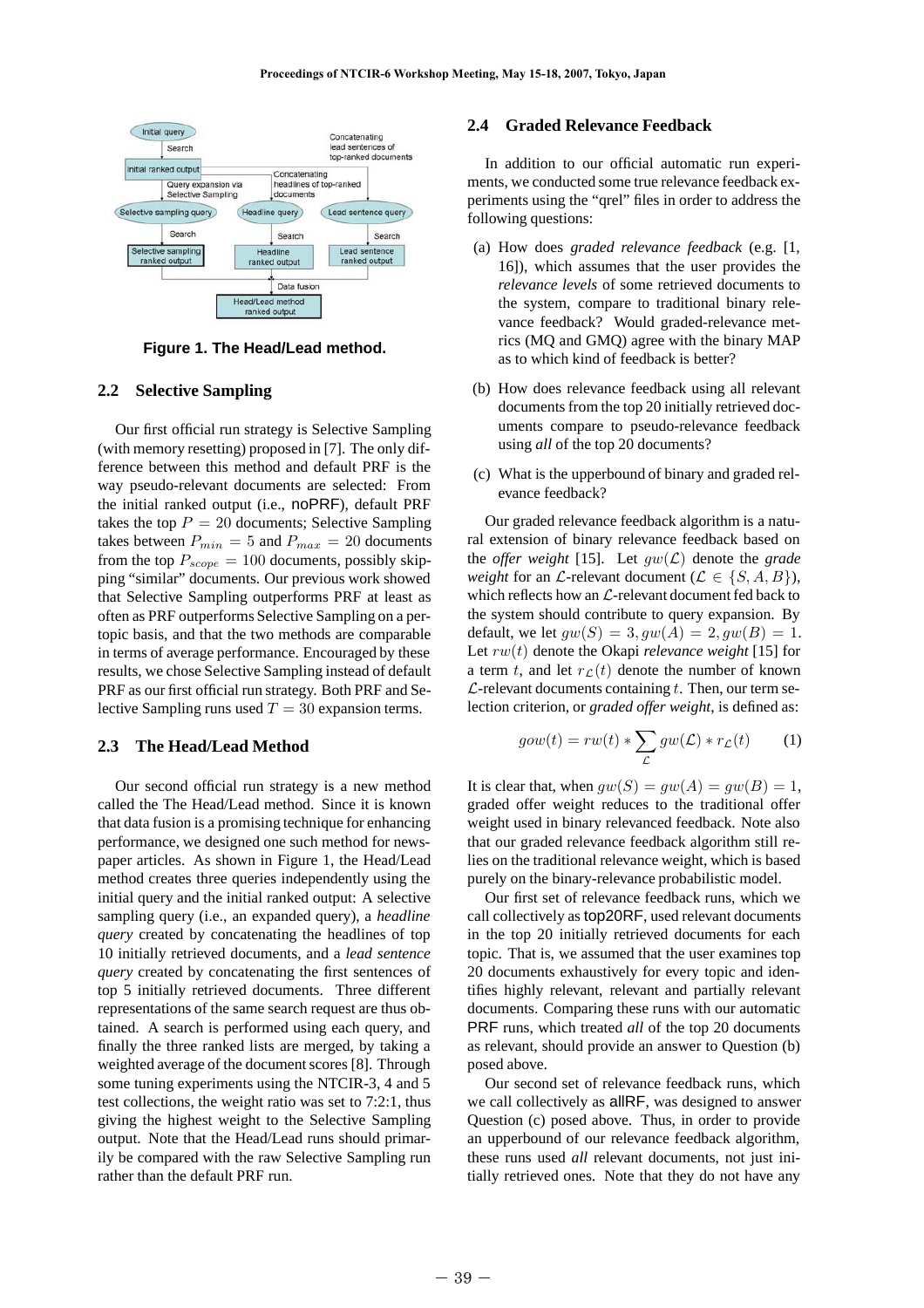*practical* significance, since a system that is given all relevant documents should just list them up in order to achieve the best-possible performance.

With both top20RF and allRF, we tried three different grade weight ratios:  $gw(S)$  :  $gw(A)$  :  $gw(B)=1:1:1$  (representing binary relevance feedback),  $1:1:0$  (ignoring partially relevant documents) and  $3:2:1$ . Comparing the effect of these different ratios interms of MAP, MQ and GMQ should provide some answers to Question (a) posed above. All of these runs used  $T = 30$  new terms just like our automatic runs.

# **3 Official Automatic Run Results: The Head/Lead Method**

As mentioned earlier, our official runs results are included in Tables 1-3. As with previous NTCIR rounds, the feedback runs (PRF, SSR, H/L) are substantially better than the corresponding no-feedback runs (no-PRF); SSR is as effective as PRF on average, even with the new NTCIR-6 data. The remainder of this section focusses on our best official strategy: H/L.

#### **3.1 Head/Lead vs Selective Sampling**

We have conducted significance tests for the differences in MQ between SSR and H/L, and the results are indicated by "\*" ( $\alpha = 0.05$ ) and "\*\*" ( $\alpha = 0.01$ ) in Table 2. The advantage of H/L over SSR is clear for the NTCIR-5 data, but the differences are not statistically significant for the NTCIR-6 data, which is our test data. However, even for this new data set, H/L slightly outperforms SSR on average in most cases. In summary, the effect of the Head/Lead method is small, but the approach of utilising newspaper headlines and lead sentences is probably a step in the right direction.

Figure 2 visualises the per-topic Q-measure values of our monolingual H/L runs for the NTCIR-6 test collection. It can be observed that BRIDJE fails completely for the Topic 019 DESCRIPTION (Qmeasure=.0005), but we should first note that the topic set has a bug here: The English DESCRIPTION for this topic is "... international incidents *at sea*, involving more than one country", but the Japanese DE-SCRIPTION does not mention the sea at all; Whereas, the Japanese TITLE does mention the sea and therefore does better (Q-measure=.1309). However, with or without the bug, the topic *is* challenging, in that it calls for two or more countries without naming them specifically. A possible approach would be to perform named entity recognition on indexed/retrieved documents and to count the number of distinct instances tagged with COUNTRY: We have tried some preliminary query-specific approaches such as this but without consistent success.



**Figure 2. Per-topic Q-measure values of the monolingual** H/L **runs (NTCIR-6).**

#### **3.2 Collection Comparisons**

We now discuss the "hardness" of the Japanese NTCIR test collections using the JJ-D-H/L and JJ-T-H/L runs. This is possible because we used exactly the same search strategy with each test collection. Sakai [10] reported on a similar analysis but he used the NTCIR-3 and NTCIR-5 test collections only.

We first conduct a pairwise comparison of the four test collections, by comparing the monolingual H/L performances shown in Table 2(a) using the two-tailed *unpaired* bootstrap hypothesis test [9, 10]. For example, we set up a null hypothesis that the NTCIR-3 performance values and the NTCIR-4 performance values come from an identical distribution. Table 5 shows the achieved significance levels obtained for each pair of test collections. It can be observed that none of the cross-collection differences is statistically significant according to the unpaired test.

In the case of NTCIR CLIR, however, more direct collection comparisons are possible. As illustrated in Figure 3, the 50 NTCIR-6 Japanese topics originate from NTCIR-3 and NTCIR-4. To be more precise, the first 31 NTCIR-6 Japanese topics are from NTCIR-4, and for these topics, the NTCIR-6 topic IDs are the same as the original NTCIR-4 topic IDs; the remaining 19 NTCIR-6 Japanese topics are from NTCIR-3, and for each of these topics, the NTCIR-6 topic ID can be obtained by adding 60 to the original NTCIR-3 topic ID. For example, NTCIR-6 Topic 064 is exactly NTCIR-3 Topic 004. Thus, let  $Q_{N3}$ ,  $Q_{N4}$  and  $Q_{N6}$ represent the Japanese topic sets from NTCIR-3, -4 and -6, respectively, where  $|Q_{N3}| = 42$ ,  $|Q_{N4}| = 55$ and  $|Q_{N6}| = 50$ . Then we can directly compare the NTCIR-6 results with the NTCIR-3 and NTCIR-4 results using *paired* significance tests, by considering the topic sets  $Q_{N3} \cap Q_{N6}$  and  $Q_{N4} \cap Q_{N6}$ , where  $|Q_{N3} \cap Q_{N6}| = 19$  and  $|Q_{N4} \cap Q_{N6}| = 31$ .

Table 6 shows the monolingual H/L performances averaged over  $Q_{N3} \cap Q_{N6}$  and  $Q_{N4} \cap Q_{N6}$ , together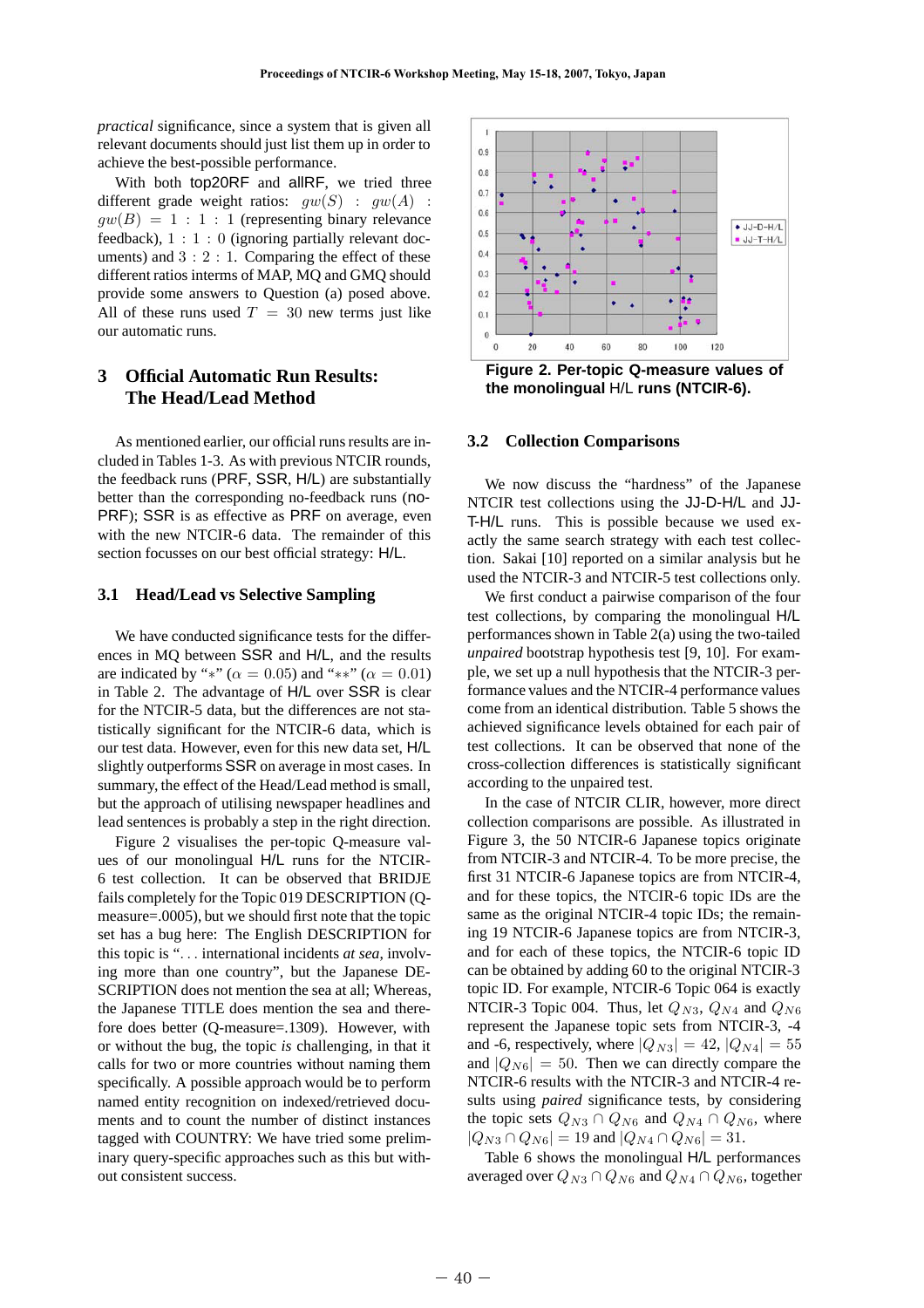| unpaired bootstrap test). |          |          |          |            |  |  |
|---------------------------|----------|----------|----------|------------|--|--|
|                           | JJ-D-H/L | NTCIR-4  | NTCIR-5  | NTCIR-6    |  |  |
|                           | NTCIR-3  | $p=.651$ | $p=.785$ | $p = .211$ |  |  |
|                           | NTCIR-4  |          | $p=.886$ | $p=.069$   |  |  |
|                           | NTCIR-5  |          |          | $p=.124$   |  |  |
|                           | JJ-T-H/L | NTCIR-4  | NTCIR-5  | NTCIR-6    |  |  |
|                           | NTCIR-3  | $p=.483$ | $p=.391$ | $p=.730$   |  |  |
|                           | NTCIR-4  |          | $p=.758$ | $p=.243$   |  |  |
|                           | NTCIR-5  |          |          | $p=.146$   |  |  |

**Table 5. Achieved siginificance levels (unpaired bootstrap test).**

with the results of paired bootstrap hypothesis tests. For example, the JJ-D-H/L strategy run against the NTCIR-3 collection and averaged over  $Q_{N3} \cap Q_{N6}$ achieves .5302 in MQ, while the same strategy run against the NTCIR-6 collection and averaged over the same topic set achieves .3552, and this difference is statistically very highly significant. Note that the p-values for the differences between NTCIR-4 and NTCIR-6 are also very low, though not significant. Thus, according to these paired tests, which have much higher power than the aforementioned unpaired tests [9, 10], the NTCIR-6 Japanese test collection appears to be "harder" than previous collections.

One possible hypothesis for explaining the fact that the NTCIR-6 performances are considerably lower than those with the older collections is that the NTCIR-6 relevance data may be more *incomplete* [2] than others<sup>3</sup>. It is known that standard IR metrics computed based on incomplete relevance data *underestimate* system performances. Yilmaz and Aslam [17] and Sakai [14] independently showed that this problem in an incomplete relevance environment can be remedied using *condensed lists*, obtained by *removing all unjudged documents* from the original ranked list prior to applying a standard IR metric. This approach is actualy more robust to incompleteness than *bpref* [2], which was designed specifically for handling the incompleteness problem. Following Sakai [14], we couple Q-measure with condensed lists, and the new metric will be referred to as Q . Moreover, the Mean of  $Q'$  values across a topic set will be referred to as  $MQ'$ . If our hypothesis is correct, then the performance gap between the NTCIR-6 results and the NTCIR-3/4 ones may be smaller in terms of  $MQ'$ , since the absolute MO' values are much more robust to incompleteness than the absolute MQ values which are known to diminish quickly as the test collection becomes more and more incomplete [14].

Table 7 shows the  $MO'$  values for our monolingual H/L runs, using the full topic set for each data set. It can be observed that the values are somewhat higher than the corresponding MQ values shown in Table  $2(a)(b)$ , but the gaps between the NTCIR-6 results and others still persist. Table 8 repeats the paired-test



## **Figure 3. The NTCIR-3,4,5,6 Japanese collections.**

**Table 6. MQ values and achieved siginificance levels (paired bootstrap test).**

| JJ-D-H/L             | NTCIR-3 | NTCIR-4 | NTCIR-6 | ASL        |
|----------------------|---------|---------|---------|------------|
| $Q_{N3} \cap Q_{N6}$ | .5302   |         | .3552   | $p=.000**$ |
| $Q_{N4} \cap Q_{N6}$ |         | .5444   | .4923   | $p=.054$   |
|                      |         |         |         |            |
| JJ-T-H/L             | NTCIR-3 | NTCIR-4 | NTCIR-6 | ASL        |
| $Q_{N3} \cap Q_{N6}$ | .5023   |         | .4128   | $p=.004**$ |

| Table 7. MQ' values based on condensed |  |  |  |
|----------------------------------------|--|--|--|
| lists $(cf.$ Table $2(a)(b)$ ).        |  |  |  |

|          | NTCIR-3 | NTCIR-4 | NTCIR-5 | NTCIR-6 |
|----------|---------|---------|---------|---------|
| JJ-D-H/L | .5145   | .5340   | .5225   | .4536   |
| JJ-T-H/L | 4993    | .5333   | .5399   | 4776    |

Table 8. MQ<sup>'</sup> values and achieved siginif**icance levels (paired bootstrap test).**

| JJ-D-H/L             | NTCIR-3 | NTCIR-4 | NTCIR-6 | ASL        |
|----------------------|---------|---------|---------|------------|
| $Q_{N3} \cap Q_{N6}$ | .5464   |         | .3688   | $p=.000**$ |
| $Q_{N4} \cap Q_{N6}$ |         | .5586   | .5056   | $p=.053$   |
|                      |         |         |         |            |
| JJ-T-H/L             | NTCIR-3 | NTCIR-4 | NTCIR-6 | ASL        |
| $Q_{N3} \cap Q_{N6}$ | .5194   |         | .4221   | $p=.026*$  |

comparisons between test collection pairs but this time using  $MQ'$  instead of MQ. Again, the *p*-values are not much different from those in Table 6. In summary, the performance gaps between NTCIR-6 and the other collections exist even in terms of MQ , which is relatively robust to incompleteness. Thus, our hypthesis that NTCIR-6 relevance data is more incomplete than others is not supported. Perhaps the Organisers can shed light on this issue.

# **4 Unofficial "Interactive" Run Results: Graded Relevance Feedback**

Table 9 summarises the results of our unofficial true relevance feedback (RF) experiments. For example, JJ-D-top20RF1:1:1 is a DESCRIPTION run using binary RF based on all relevant documents from the top 20 initially retrieved set, while JJ-D-allRF1:1:1 is the corresponding run using *all* known relevant documents for RF. The PRF performances from Tables 1-

<sup>3</sup>Any test collections constructed through *pooling* are inherently incomplete in that not all documents in the collections have been judged for relevance.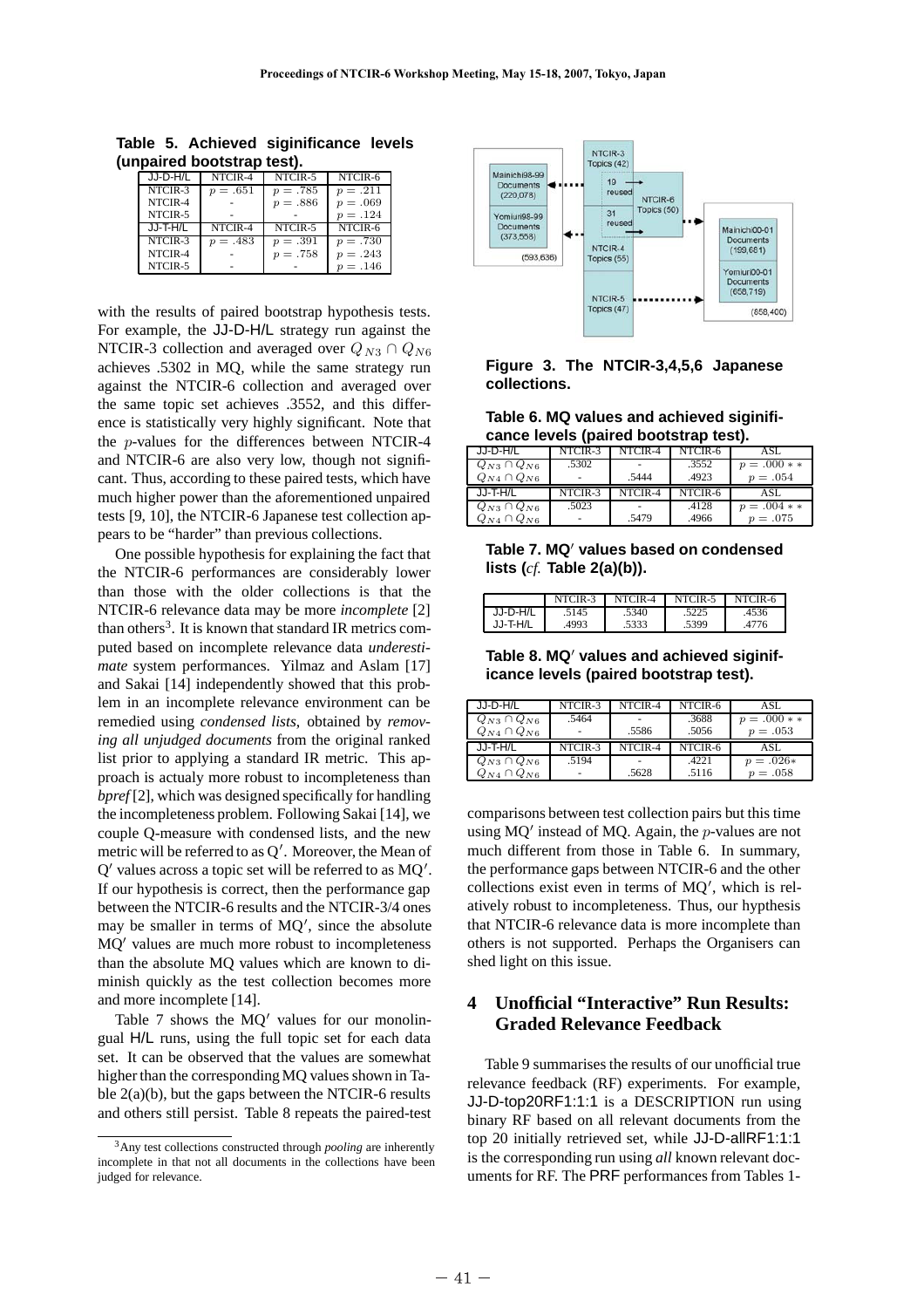| Metric                                                                                | Name                   | NTCIR-3           | NTCIR-4        | NTCIR-5   | NTCIR-6       |
|---------------------------------------------------------------------------------------|------------------------|-------------------|----------------|-----------|---------------|
| (a) Relaxed MAP                                                                       | (JJ-D-PRF)             | .4587             | .4974          | .4775     | .4055         |
|                                                                                       | JJ-D-top20RF1:1:1      | .5492             | .5280          | .5526     | .4527         |
|                                                                                       | JJ-D-top20RF1:1:0      | .5540             | .5265          | .5533     | .4503         |
|                                                                                       | JJ-D-top20RF3:1:0      | .5472             | .5267          | .5475     | .4478         |
|                                                                                       | JJ-D-allRF1:1:1        | .6732             | .5976          | .6383     | .5512         |
|                                                                                       | JJ-D-allRF1:1:0        | .6718             | .5935          | .6347     | .5487         |
|                                                                                       | JJ-D-allRF3:1:0        | .6671             | .5933          | .6336     | .5473         |
|                                                                                       | (JJ-T-PRF)             | .4668             | .5037          | .4840     | .4326         |
|                                                                                       | JJ-T-top20RF1:1:1      | .5508             | .5299          | .5630     | .4724         |
|                                                                                       | JJ-T-top20RF1:1:0      | .5505             | .5272          | .5701     | .4664         |
|                                                                                       | JJ-T-top20RF3:1:0      | .5467             | .5275          | .5629     | .4648         |
|                                                                                       | JJ-T-allRF1:1:1        | .6623             | .5920          | .6550     | .5510         |
|                                                                                       | JJ-T-allRF1:1:0        | .6538             | .5893          | .6480     | .5477         |
|                                                                                       | JJ-T-allRF3:1:0        | .6495             | .5885          | .6453     | .5459         |
| (b) Mean Q-measure                                                                    | (JJ-D-PRF)             | .4881             | .5098          | .5022     | .4341         |
| Statistically significant differences between top20RF/allRF                           | JJ-D-top20RF1:1:1      | $.5683**$         | .5294          | $.5678**$ | $.4691*$      |
| and PRF are indicated by $\star (\alpha = 0.05)$ and $\star \star (\alpha = 0.01)$ .  | JJ-D-top20RF1:1:0      | $.5883\star\star$ | .5336          | $.5749**$ | $.4732**$     |
| Those between 1:1:0/3:1:0 (graded relevance feedback)                                 | JJ-D-top20RF3:1:0      | $.5819**$         | $.5365*$       | $.5735**$ | $.4718**$     |
| and 1:1:1 (binary relevance feedback) are indicated by $\dagger$ ( $\alpha = 0.05$ ). | <b>JJ-D-allRF1:1:1</b> | .6930             | .6000          | .6496     | .5730         |
| Each all RF run is significantly better than top 20RF at $\alpha = 0.01$ .            | JJ-D-allRF1:1:0        | .7045             | .6052          | .6567     | .5786         |
|                                                                                       | JJ-D-allRF3:1:0        | .7008             | .6082          | .6621     | .5789         |
|                                                                                       | (JJ-T-PRF)             | .4895             | .5164          | .5096     | .4600         |
|                                                                                       | JJ-T-top20RF1:1:1      | $.5637*$          | .5330          | $.5800**$ | $.4897*$      |
|                                                                                       | JJ-T-top20RF1:1:0      | $.5769**$         | .5360          | $.5937**$ | $.4916 \star$ |
|                                                                                       | JJ-T-top20RF3:1:0      | $.5747**$         | .5387          | $.5912**$ | .4910 $\star$ |
|                                                                                       | JJ-T-allRF1:1:1        | .6781             | .5962          | .6622     | .5729         |
|                                                                                       | JJ-T-allRF1:1:0        | .6834             | .6016          | .6672     | .5789         |
|                                                                                       | JJ-T-allRF3:1:0        | .6810             | $.6055\dagger$ | .6708     | .5783         |
| (c) Geometric Mean Q-measure                                                          | (JJ-D-PRF)             | .3714             | .4056          | .3985     | .3202         |
|                                                                                       | JJ-D-top20RF1:1:1      | .4859             | .4375          | .5044     | .3872         |
|                                                                                       | JJ-D-top20RF1:1:0      | .5405             | .4386          | .5143     | .3892         |
|                                                                                       | JJ-D-top20RF3:1:0      | .5317             | .4414          | .5132     | .3846         |
|                                                                                       | JJ-D-allRF1:1:1        | .6779             | .5698          | .6288     | .5254         |
|                                                                                       | JJ-D-allRF1:1:0        | .6878             | .5733          | .6343     | .5329         |
|                                                                                       | JJ-D-allRF3:1:0        | .6840             | .5766          | .6333     | .5327         |
|                                                                                       | (JJ-T-PRF)             | .3323             | .4442          | .4207     | .3601         |
|                                                                                       | JJ-T-top20RF1:1:1      | .4532             | .4683          | .4838     | .3928         |
|                                                                                       | JJ-T-top20RF1:1:0      | .5219             | .4679          | .5468     | .3935         |
|                                                                                       | JJ-T-top20RF3:1:0      | .5154             | .4715          | .5442     | .3921         |
|                                                                                       | JJ-T-allRF1:1:1        | .6564             | .5631          | .6400     | .5251         |
|                                                                                       | JJ-T-allRF1:1:0        | .6605             | .5672          | .6433     | .5309         |
|                                                                                       | JJ-T-allRF3:1:0        | .6567             | .5711          | .6403     | .5301         |

| Table 9. Unofficial "interactive" results: graded relevance feedback. |  |  |  |
|-----------------------------------------------------------------------|--|--|--|
|-----------------------------------------------------------------------|--|--|--|

3 have been duplicated here for comparison. Paired bootstrap hypothesis test results in terms of MQ are shown also: Significant differences betweem an RF run and a PRF run is indicated by  $\star (\alpha = 0.05)$  and  $\star \star$  $(\alpha = 0.01)$ ; Those between a graded RF run and the corresponding binary RF run (e.g. JJ-T-allRF3:1:0 vs. JJ-T-allRF1:1:1) are indicated by  $\dagger$  ( $\alpha = 0.05$ ); Although not indicated explicitly in the table, each allRF run is significantly better than the corresponding top20RF run at  $\alpha = 0.05$ . Our findings are:

• Not surprisingly, most top20RF runs are significantly better than the corresponding PRF run, as the abundance of " $x$ "'s indicates. However, the PRF performances are quite impressive compared to true RF especially for the NTCIR-4 and -6 data: For example, JJ-D-top20RF1:1:1 for NTCIR-4 achieves .5294 in MQ, while the corresponding PRF performance is .5098, and the difference between the two is not statistically significant. Similarly, although there is a statistically significant difference between JJ-Dtop20RF1:1:1 for NTCIR-6 and the corresponding PRF run, the absolute difference in MQ between the two is small and may be *practically* insignificant (.4691 vs .4341). It is really remarkable that a method that does not consult the user at all can boost the IR performance so much, although this has been known since the early 1990's.

- Not surprisingly, all allRF runs substantially outperform the corresponding top20RF runs. Hence either (a) Using more relevant documents for feedback is better; or (b) Using *unretrieved* relevant documents (together with retrieved ones) for feedback is better than using only *retrieved* relevant documents. Although investigating the contributions of (a) and (b) is beyond the scope of this paper, we suspect that (b) has a larger impact than (a).
- Interestingly, although most of the differences between graded RF and binary RF are not statistically significant, MAP and (G)MQ tend to disagree as to which of the two RF strategies is better on average. MAP, a metric based on binary relevance, tends to prefer binary RF (runs labelled with 1:1:1): See the boldface values in Table 9(a). MQ and GMQ, which utilise graded relevance assessments, tend to